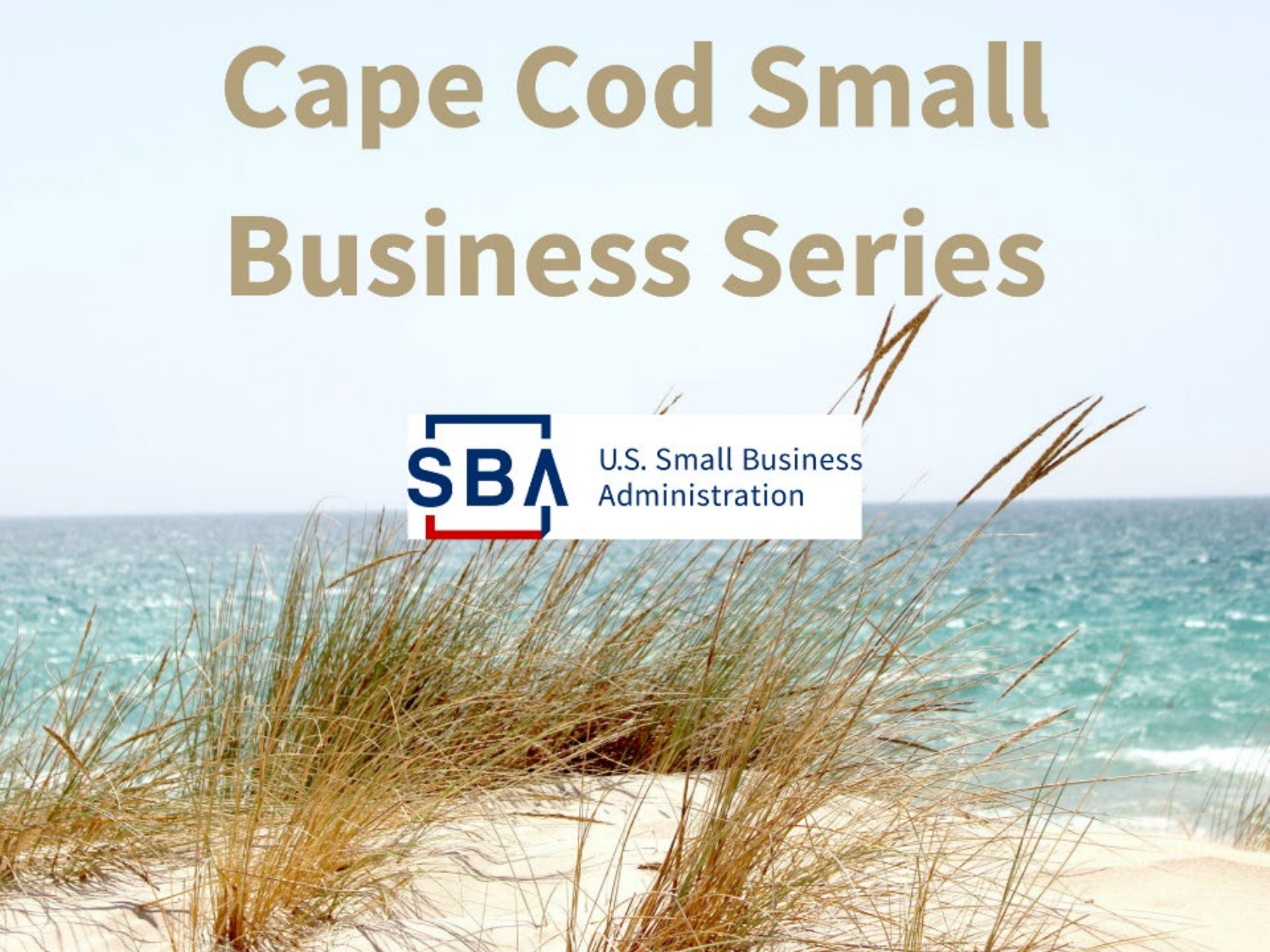

# **The SBA works to ignite change and spark action so small businesses can confidently**



**START •GROW • EXPAND •RECOVER**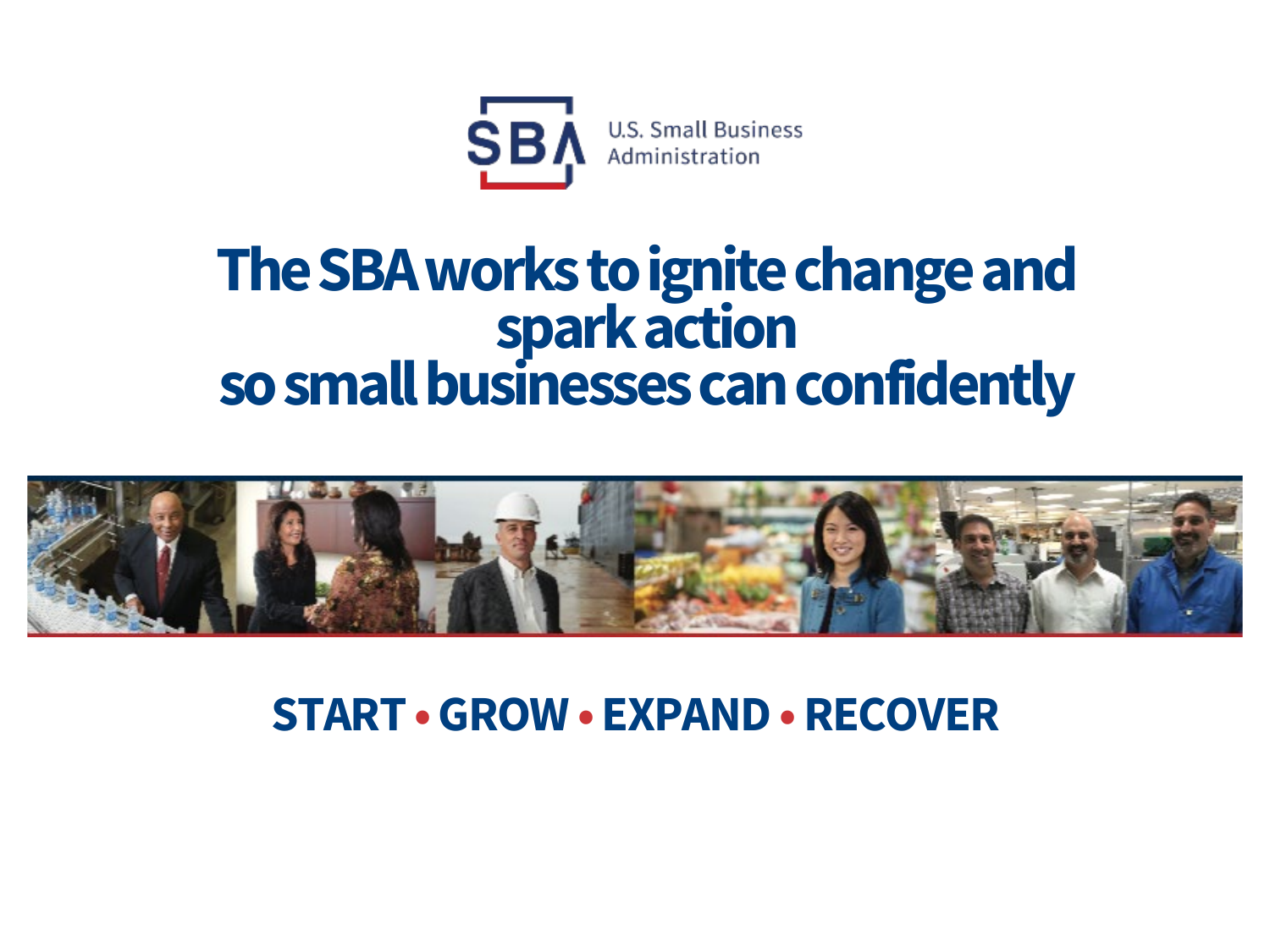#### **Our Mission: Supporting small businesses for 68 years**



**The U.S. Small Business Administration makes the American dream of business ownership a reality.** 

**We empower entrepreneurs and small business owners with the resources and support they need to start and grow their businesses and help with recovery nationwide after a disaster.** 

**Created in 1953, the SBA is the only go-to resource and voice for small businesses backed by the strength of the federal government.**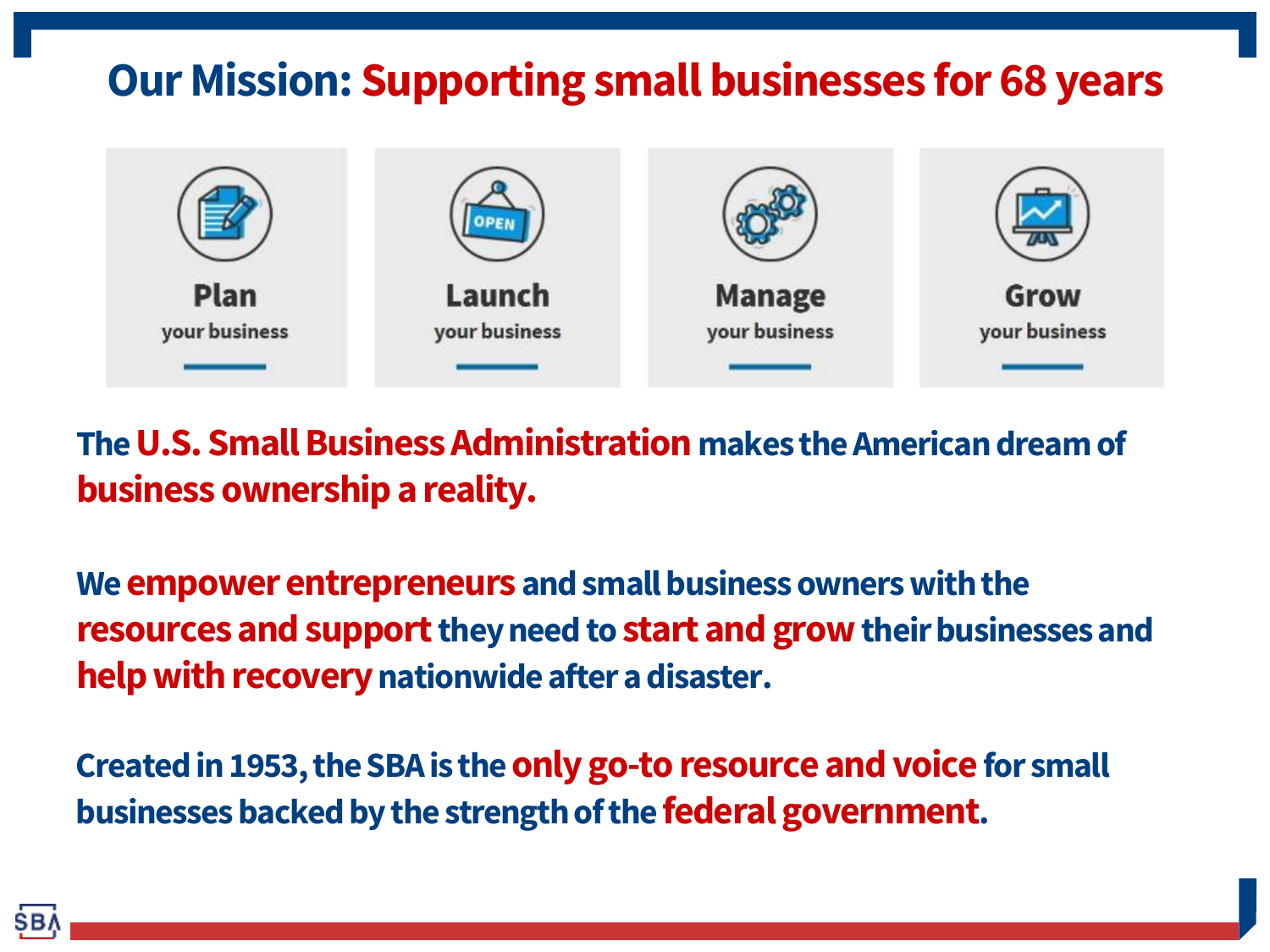#### **How We Help: Four areas supporting success**

The SBA is the **go-to resource** for access to capital, valuable resources, business know-how, and the right expertise for **every stage** of your business lifecycle.



**Free business** counseling



**SBA** guaranteed business loans



**Home & business** disaster loans



**Federal government** contracting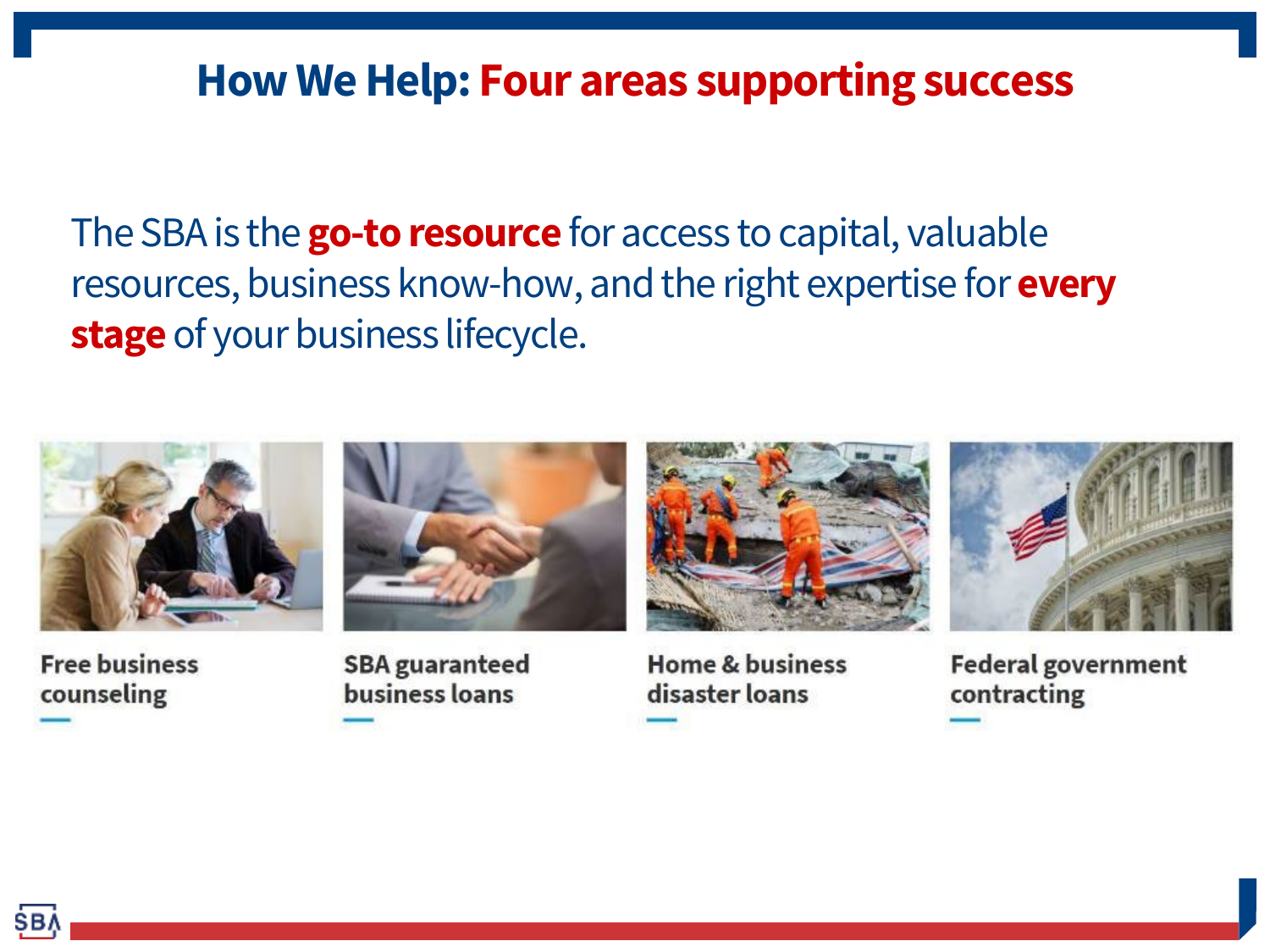#### **The SBA Resource Partner Network**

**Access the right tools at the right time—wherever you are.**













#### **Boston SCORE**

[www.boston.score.org](http://www.boston.score.org/)

**Massachusetts Small Business Development Center** [www.msbdc.org/rfc](http://www.msbdc.org/rfc)

**Center for Women & Enterprise** [www.cweonline.org](http://www.cweonline.org/)

**Veterans Business Outreach Center** [www.cweonline.org/vboc](http://www.cweonline.org/vboc)

**Mass Export Center** [www.msbdc.org/export](http://www.msbdc.org/export)

**Mass Procurement Technical Assistance Center** 

[www.msbdc.org/ptac](http://www.msbdc.org/ptac)

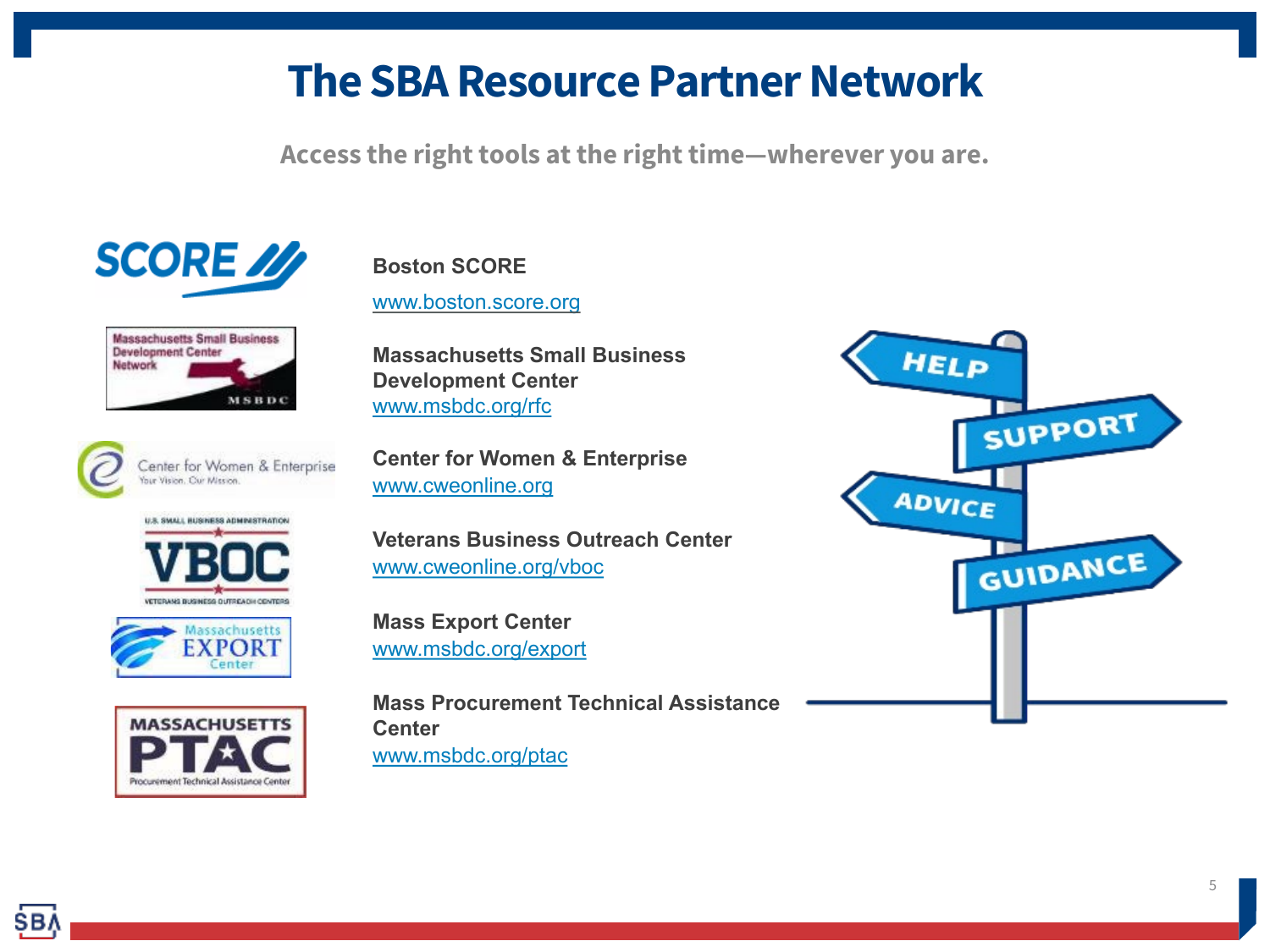#### **Need a Business Loan to Start, Grow, or Expand?**



The SBA Massachusetts District Office works with **177** approved lenders to offer **SBA-backed loans**  and **microloans** with:

- Competitive terms
- Lower down payments
- Flexible overhead requirements
- Counseling and education

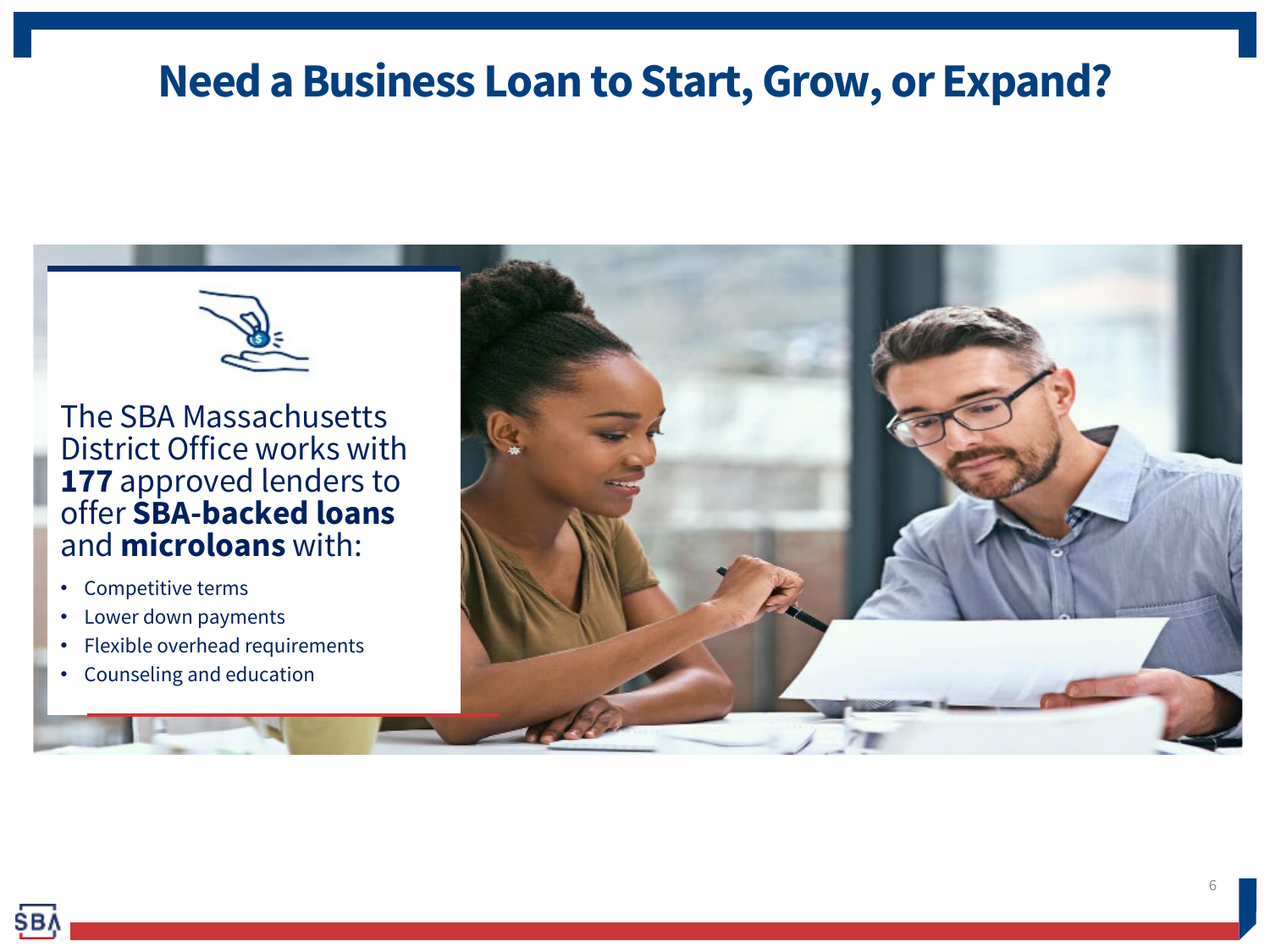#### **How Can an SBA-backed Loan Help You?**



- Launch, grow, or repair a start-up
- Start or purchase a small business
- Access revolving credit or working capital for day-to-day expenses



- Purchase, renovate, or expand facilities
- Purchase inventory, equipment, or machinery
- Purchase land or real estate
- Export a product or service

**Supports job creation and economic development through guaranteed debentures**  $7(a)$  504

**SBA provides a guarantee of select small business loans made by lender participants**



**Smaller-size loans of up to \$50,000 provided through SBA funding intermediaries**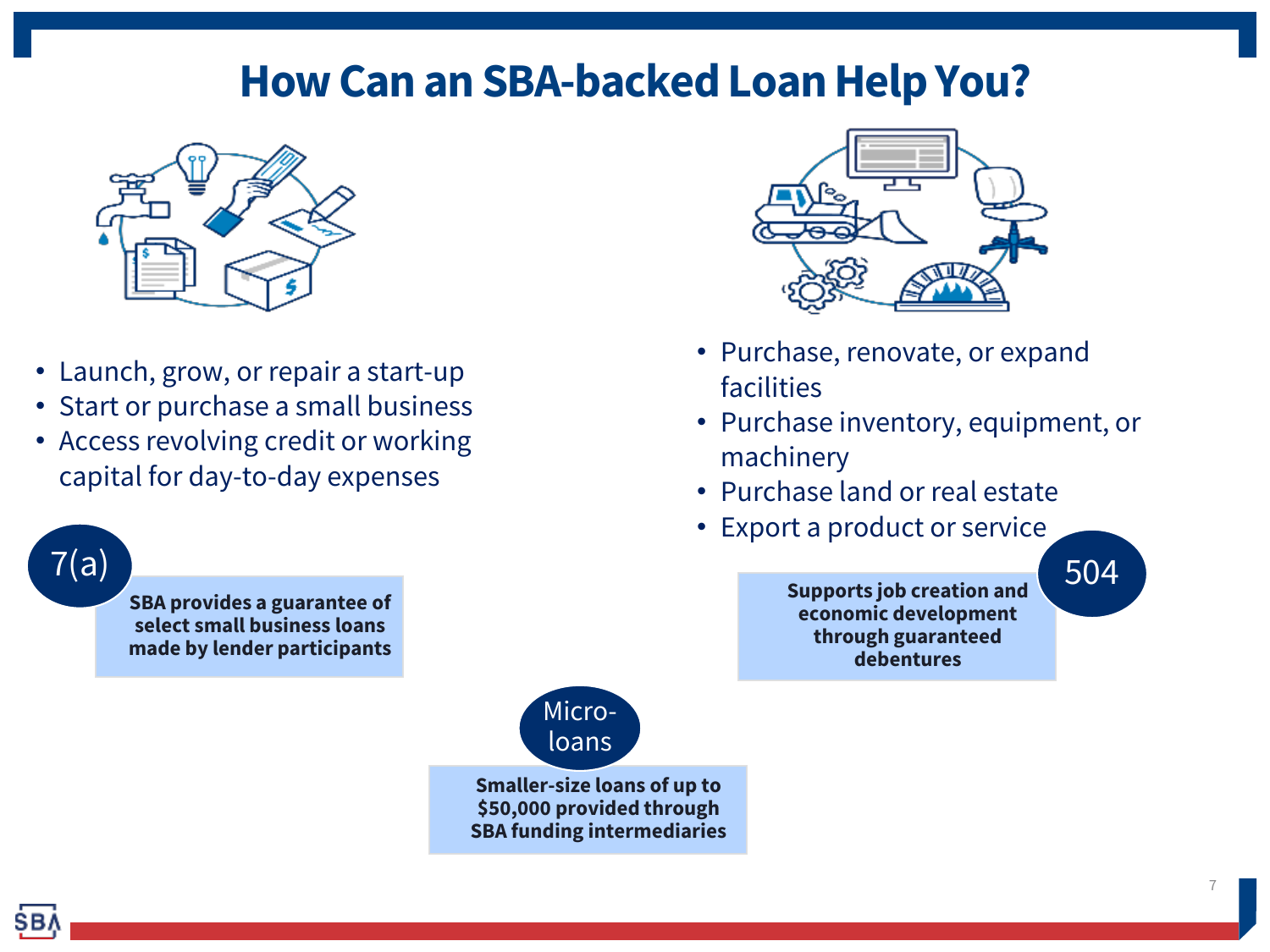#### **Lender Match**



Find an SBA-approved lender that's right for you by visiting SBA.gov/lendermatch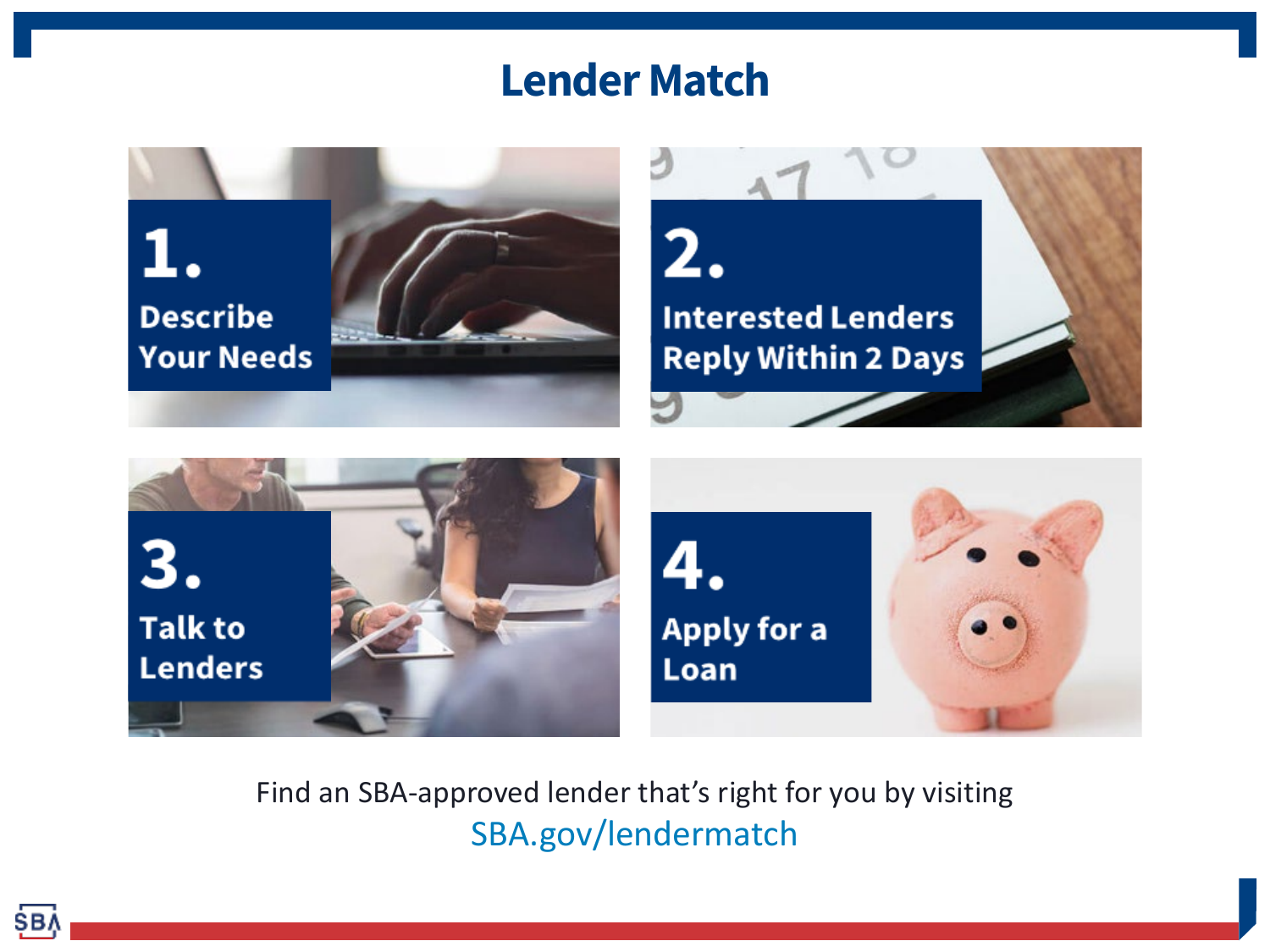#### **SBA Disaster Assistance Loans**

• Each year, the SBA provides billions of dollars in low-interest, long-term **disaster loans** to help small businesses, homeowners, and renters recover from declared disasters.

**[COVID EIDL](https://www.sba.gov/funding-programs/loans/covid-19-relief-options/eidl) is no longer accepting new applications but will continue to accept requests for increases, reconsideration, and appeals.**



**Assistance with COVID EIDL: [disastercustomerservice@sba.gov](mailto:disastercustomerservice@sba.gov) 800-659-2955 833-853-5638**



For more information, see [Disaster assistance \(sba.gov\).](https://www.sba.gov/funding-programs/disaster-assistance)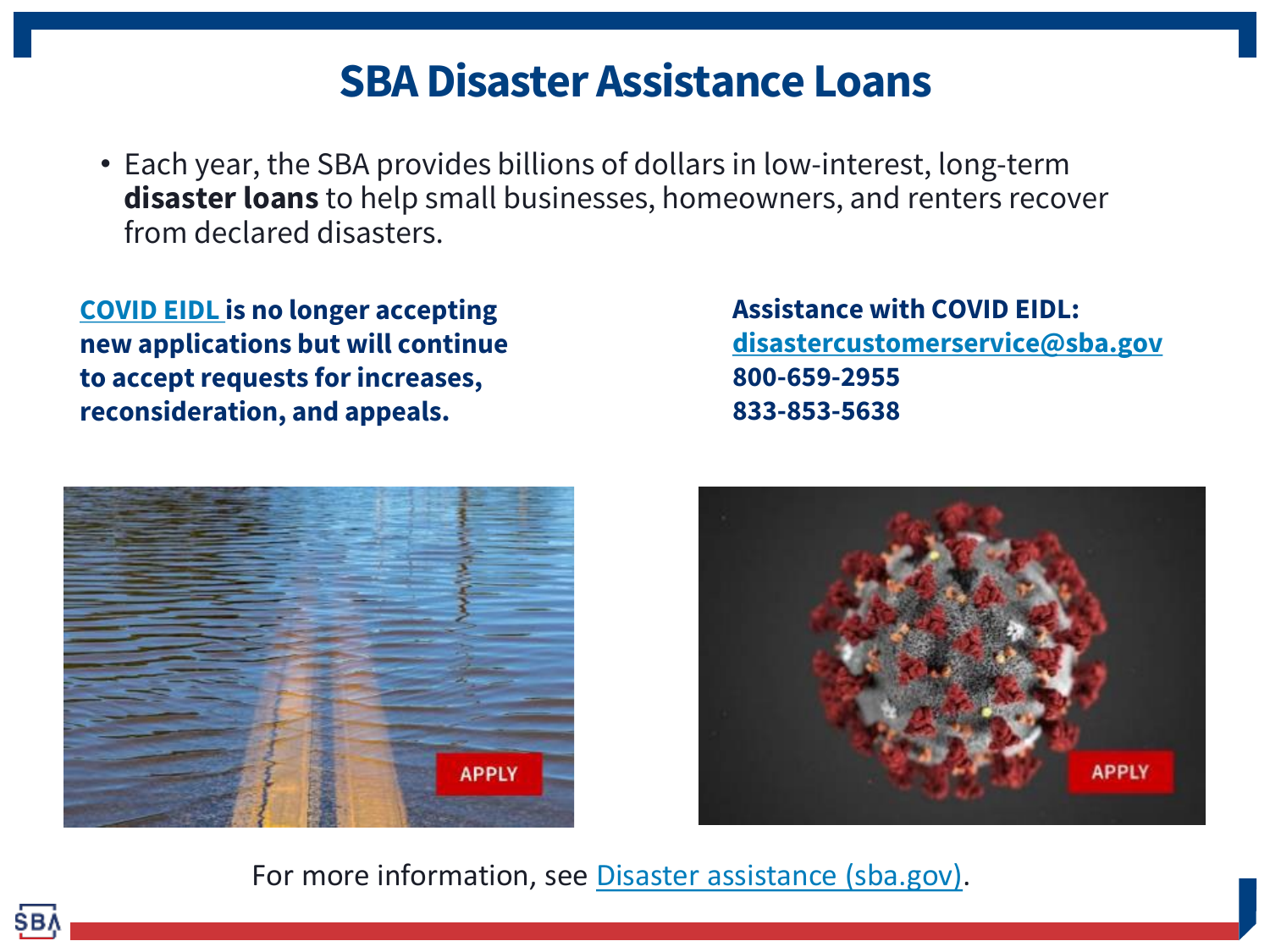#### **Are You Ready to Consider Federal Contracting?**



The world's largest customer, buying all kinds of products & services



Required by law to provide contract opportunities to small businesses



Evaluate your readiness & learn more by visiting **SBA.gov/contracting**

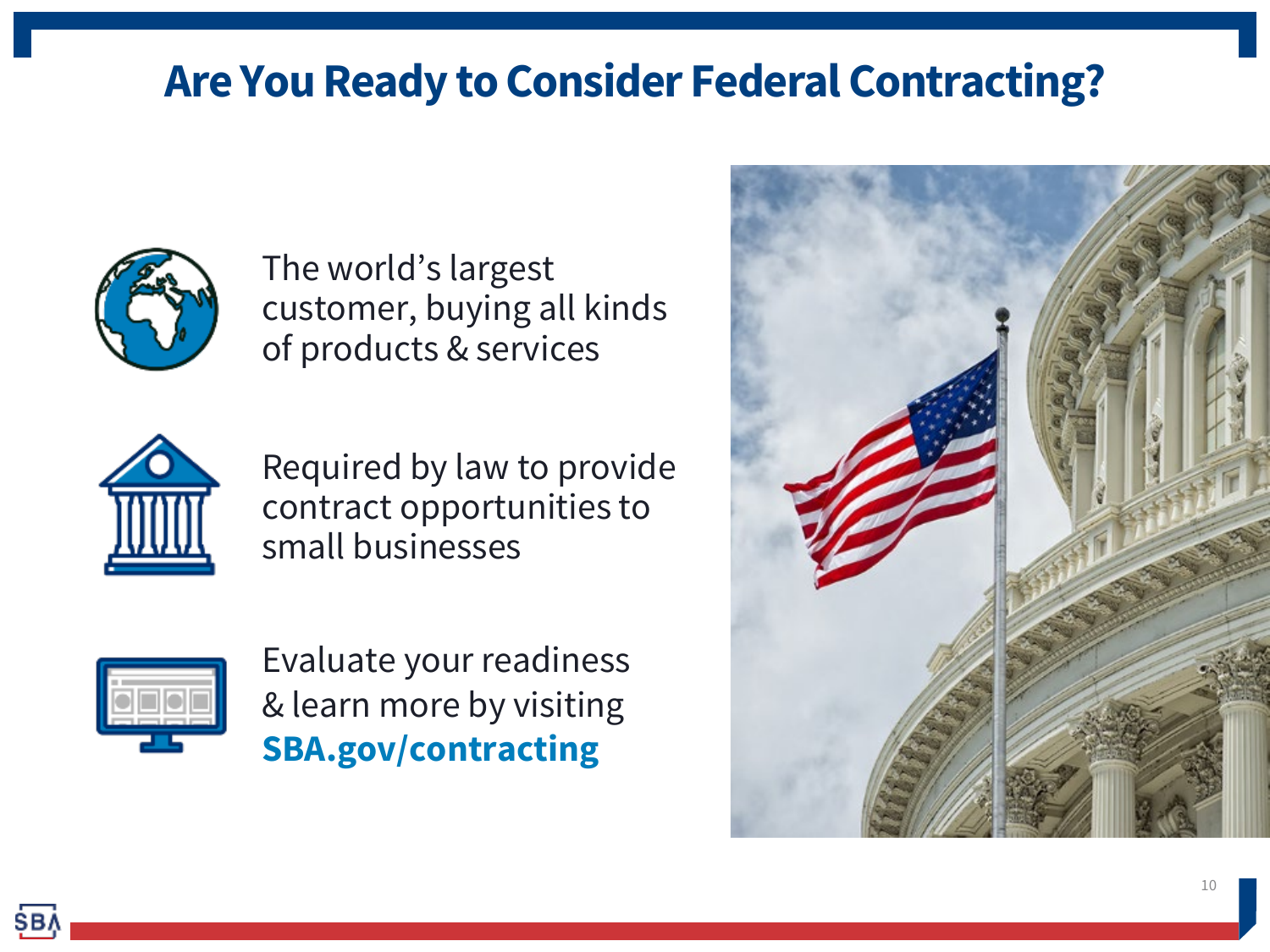#### **Qualify for Federal Contracts with Certifications**



The SBA works with federal agencies to award at least 23% of all prime government contracting dollars each year to small businesses that are certified with the **SBA's contracting programs**. Programs include:

8(a) Business Development Program

**Historically** Underutilized Business Zones (HUBZone) Program Women-Owned Small Business (WOSB) Program

Service-Disabled Veteran-Owned Program

Learn more and determine your eligibility at **[www.certify.SBA.gov](http://www.certify.sba.gov/)**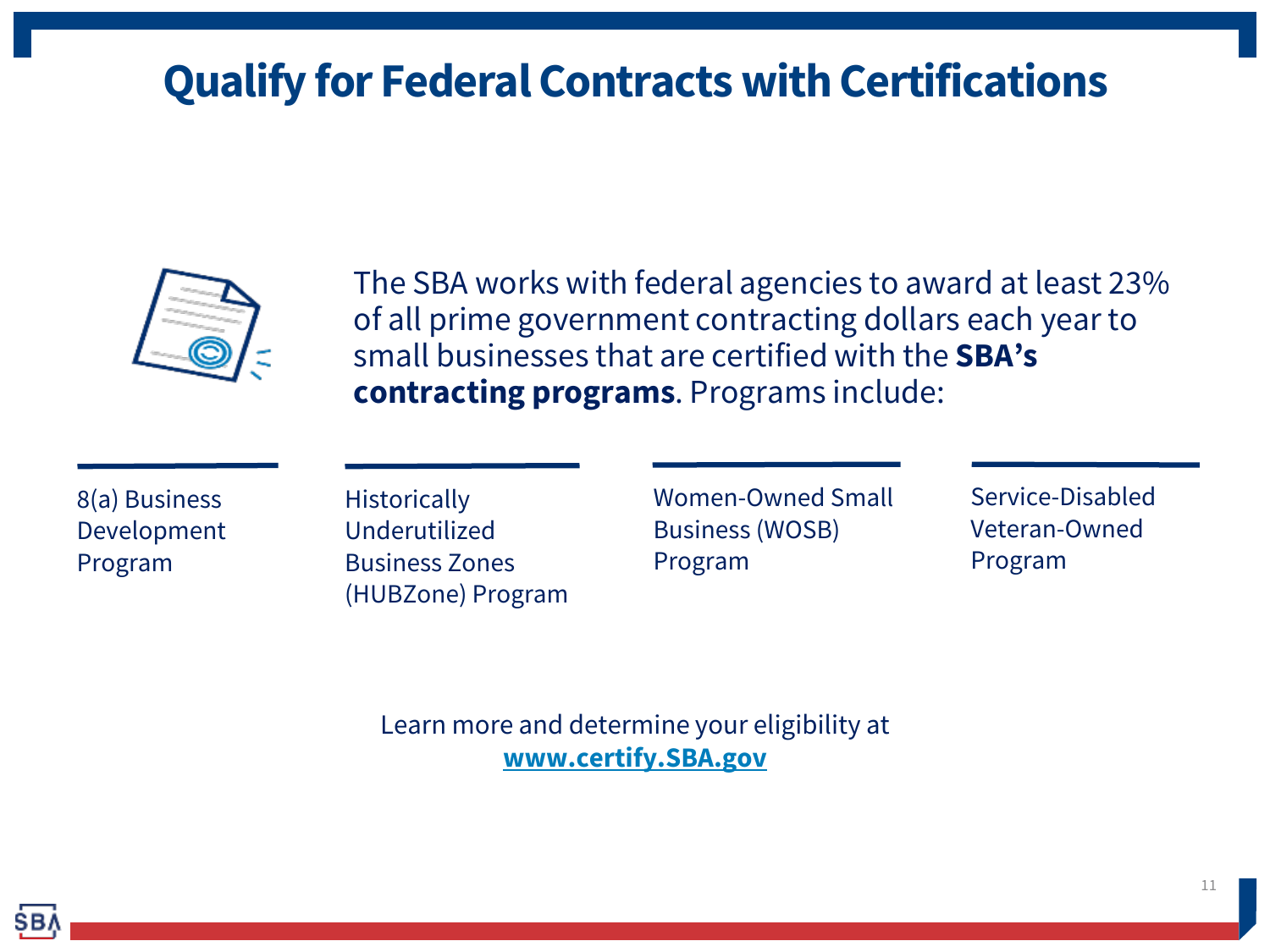### **SBA Contracting Set-Asides**

#### **Procurement Targets**

#### Small Businesses: 23%

- Small disadvantaged businesses (including 8a): 5%
- **Historically under-utilized business** zones: 3% **\$600**
- Women-owned: 5%
- Service-disabled veteran-owned: 3%